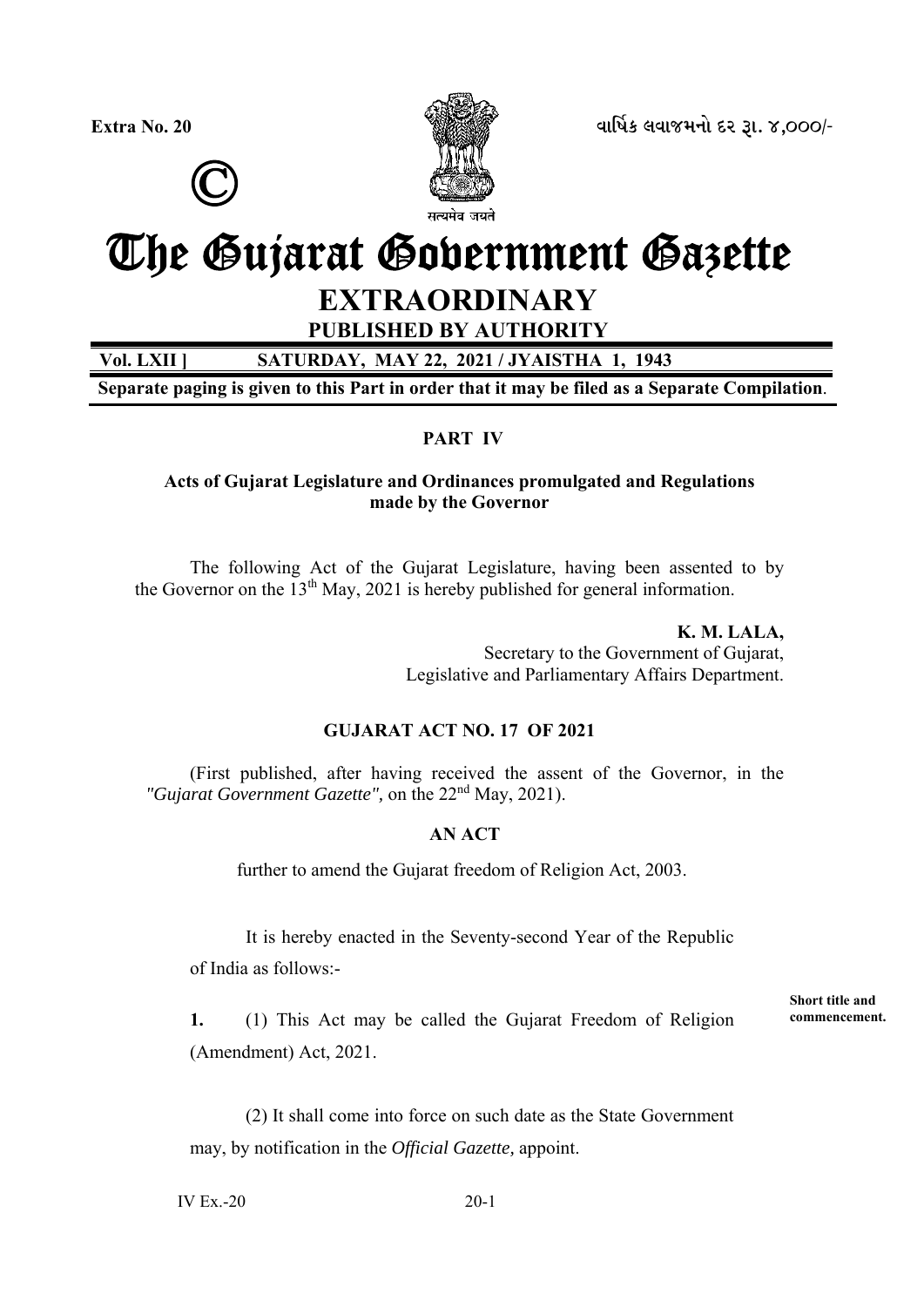**Amendment of section 2 of Guj. 22 of 2003.** 

**2.** In the Gujarat Freedom of Religion Act, 2003 (hereinafter referred to as the "principal Act"), in section 2,- **Guj. 22 of 2003.** 

 (1) in clause (a), after sub-clause (ii), the following sub-clause shall be added, namely:-

"(iii) better lifestyle, divine blessings or otherwise;"

 (2) for clause (d), the following clause shall be substituted, namely:-

> "(d) "fraudulent means" includes misrepresentation or any fraudulent contrivance, impersonation by false name, surname, religious symbol or otherwise;

**3.** In the principal Act, in section 3, for the words "or by any fraudulent means nor", the words "or by any fraudulent means or by marriage or by getting a person married or by aiding a person to get married nor" shall be substituted. **Amendment of section 3 of Guj. 22 of 2003.** 

**4.** In the principal Act, after section 3, the following section shall be inserted, namely:- **Insertion of new section 3A of Guj. 22 of 2003.** 

> "**3A.** Any aggrieved person, his parents, brother, sister or any other person related by blood, marriage or adoption may lodge a first information report with the police station having jurisdiction; against the person for an offence committed under this Act.". **Lodging of complaint.**

**Amendment of section 4 of Guj. 22 of 2003.** 

**5.** In the principal Act, the existing section 4 shall be renumbered as sub-section (1) of that section and after sub-section (1) as so renumbered, the following sub-section shall be added, namely:-

> "(2) When an offence is committed under this Act, in addition to the person who actually does any act which constitutes the offence, each of the following shall be deemed to have taken part in committing the offence and shall be charged as if he has actually committed the said offence, namely:-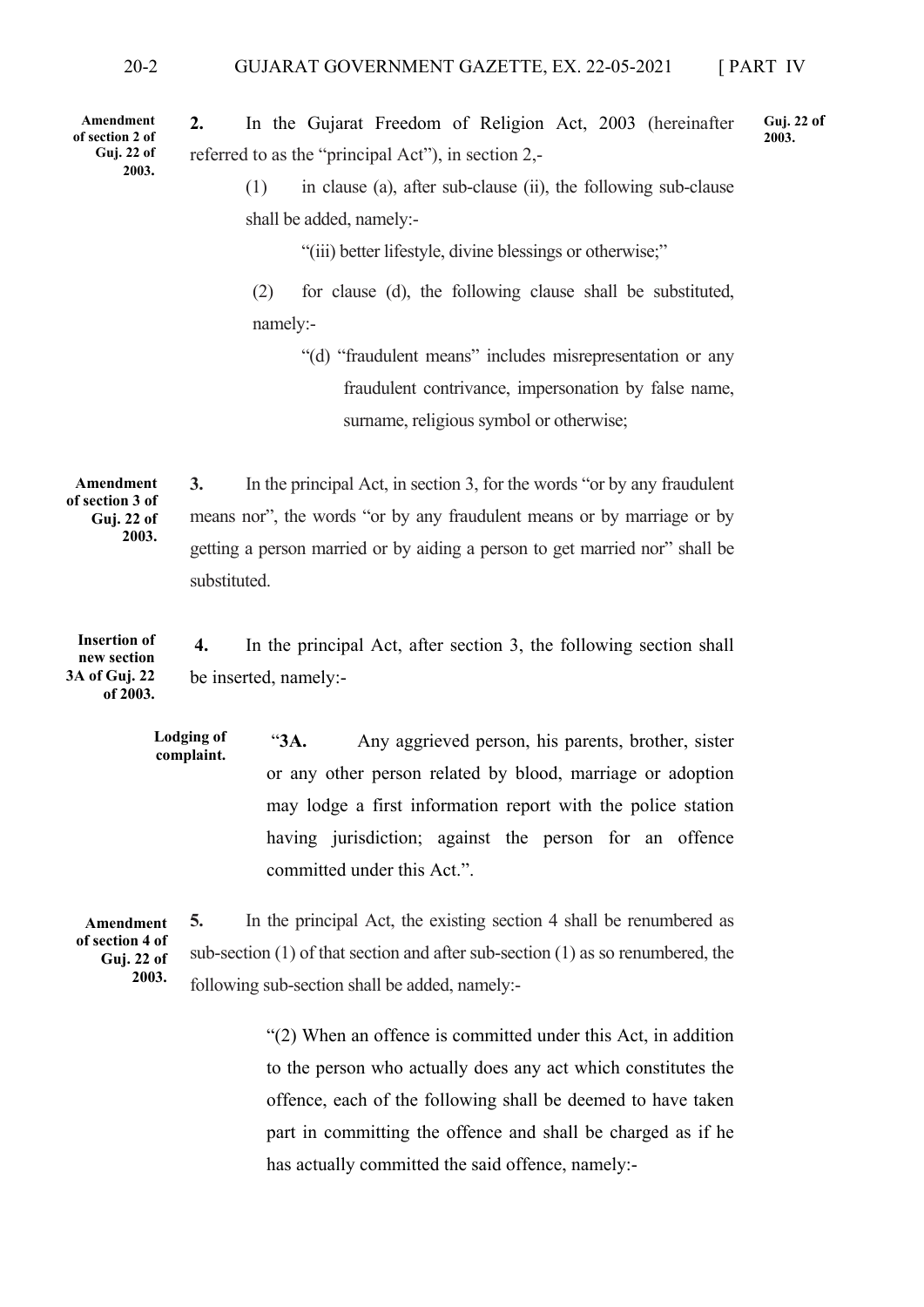- (a) a person who does or omits to do any act for the purpose of enabling or aiding another person to commit the offence,
- (b) a person who aids, abets, counsels or convinces another person to commit the offence.".

**6.** In the principal Act, after section 4, the following sections shall be inserted, namely:-

**Punishment for contravention of provisions of section 3 in case of marriage by unlawful conversion.**

**"4A.** Notwithstanding anything contained in section 4, whoever contravenes the provisions of section 3, insofar as conversion by marriage or by getting a person married or by aiding a person to get married is concerned, shall be punished with imprisonment which shall not be less than three years but which may extend to five years and shall also be liable to fine which shall not be less than two lakh rupees:

 Provided that if such contravention is done in respect of a minor, a woman or a person belonging to the Scheduled Castes or Scheduled Tribes, the person contravening such provision shall be punished with imprisonment which shall not be less than four years but which may extend to seven years and shall also be liable to fine which shall not be less than three lakh rupees.";

**4B**. Any marriage which is done for the purpose of unlawful-conversion by the person of one religion with the person of another religion, either by converting himself/herself before or after marriage, shall be declared void by the Family Court or where the Family Court is not established, by the Court having jurisdiction to try such cases. **Marriage by unlawful conversion.** 

**4C.** (1) If an institution or an organization contravenes Organization. the provision of section 3, every person who, at the time **Offences by Institution or** 

**Insertion of new section 4A to 4C in Guj. 22 of 2003.**